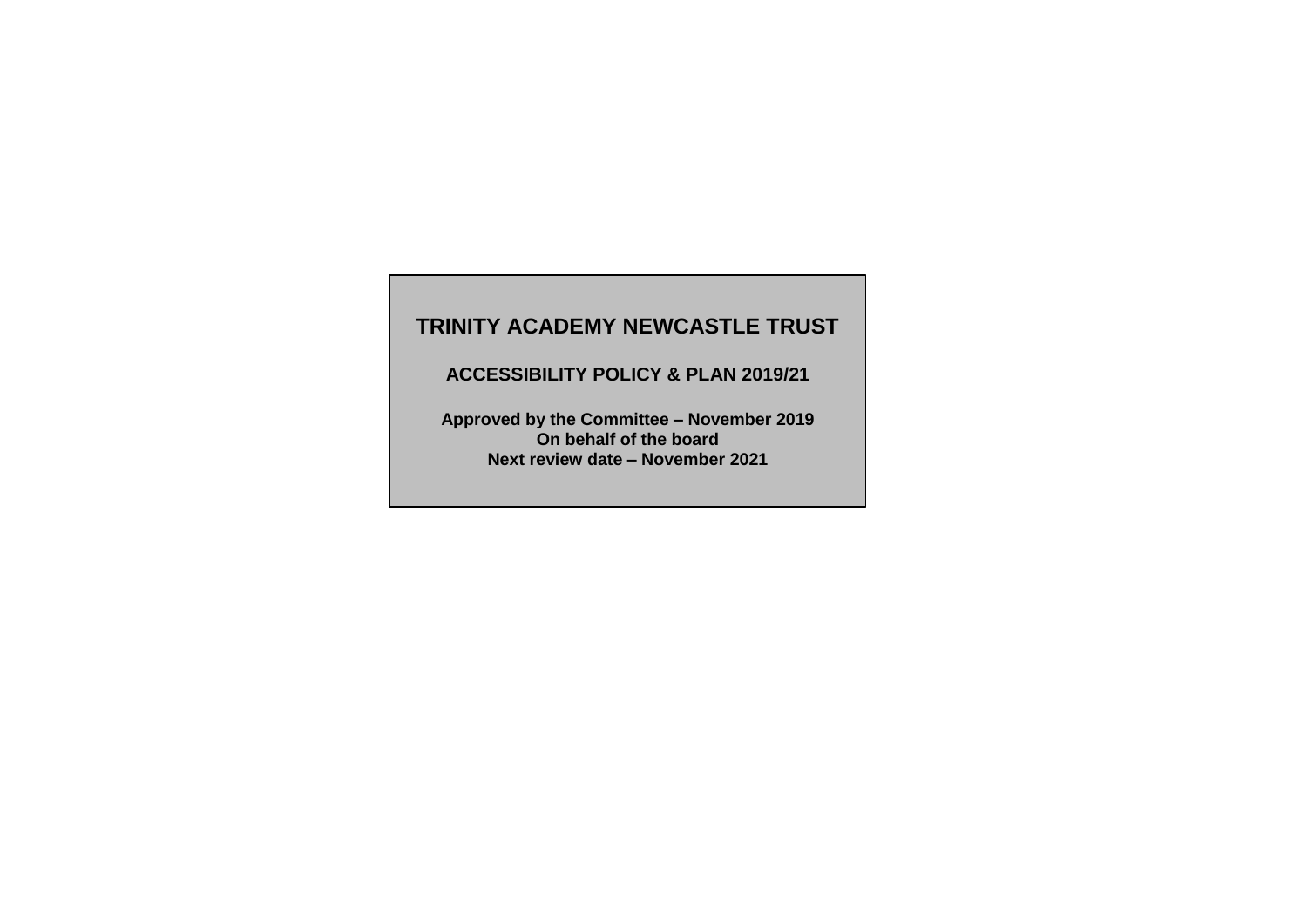# ACCESSIBILITY POLICY & PLAN 2019/21

## **Section 1: Vision statement**

It is a requirement under the Equality Act 2010 for schools to have an accessibility plan.

Each learner who joins Trinity Academy Newcastle Multi Academy Trust (Trust) will be welcomed and valued regardless of sex, race, belief, physical disability or learning difficulty. This accessibility plan focuses on a wide range of disability associated with learners with complex learning needs, including social emotional mental health.

At our Trust we are determined to strive for excellence in everything we do. In doing so, we know that we change lives on a daily basis. In an environment where "honesty" and "calm" are revered, we are "preparing the parents of the future".

### **Preparing the Parents of the Future**

Our job at the Trust is to prepare our learners for life. The well planned curriculum looks at your child as a whole person, preparing them for adulthood, relationships and the possibility that one day they may become a parent. Our aim is to give them knowledge and wisdom to make informed decisions.

The purpose of the accessibility plan is to ensure that all learners have access to education in the three areas required by the planning duties in the Equality Act 2010.

- 1. Increasing the extent to which learners with disabilities can participate in the trust curriculum;
- 2. Improving the environment of the trust to increase the extent to which learners with disabilities can take advantage of education and associated services;
- 3. Improving information delivery to learners with disabilities.

The Board of Directors also recognises its responsibilities towards employees with disabilities, and will:

- Monitor recruitment procedures to ensure that employees with disabilities are provided with equal opportunities.
- Ensure that employees with disabilities are supported and reasonable adjustments are made where appropriate to ensure that they can carry out their work effectively without barriers.
- Undertake reasonable adjustments to enable staff to access the workplace.

## **Definition of disability under the Equality Act 2010**

You're disabled under the Equality Act 2010 if you have a physical or mental impairment that has a 'substantial' and 'long-term' negative effect on your ability to do normal daily activities.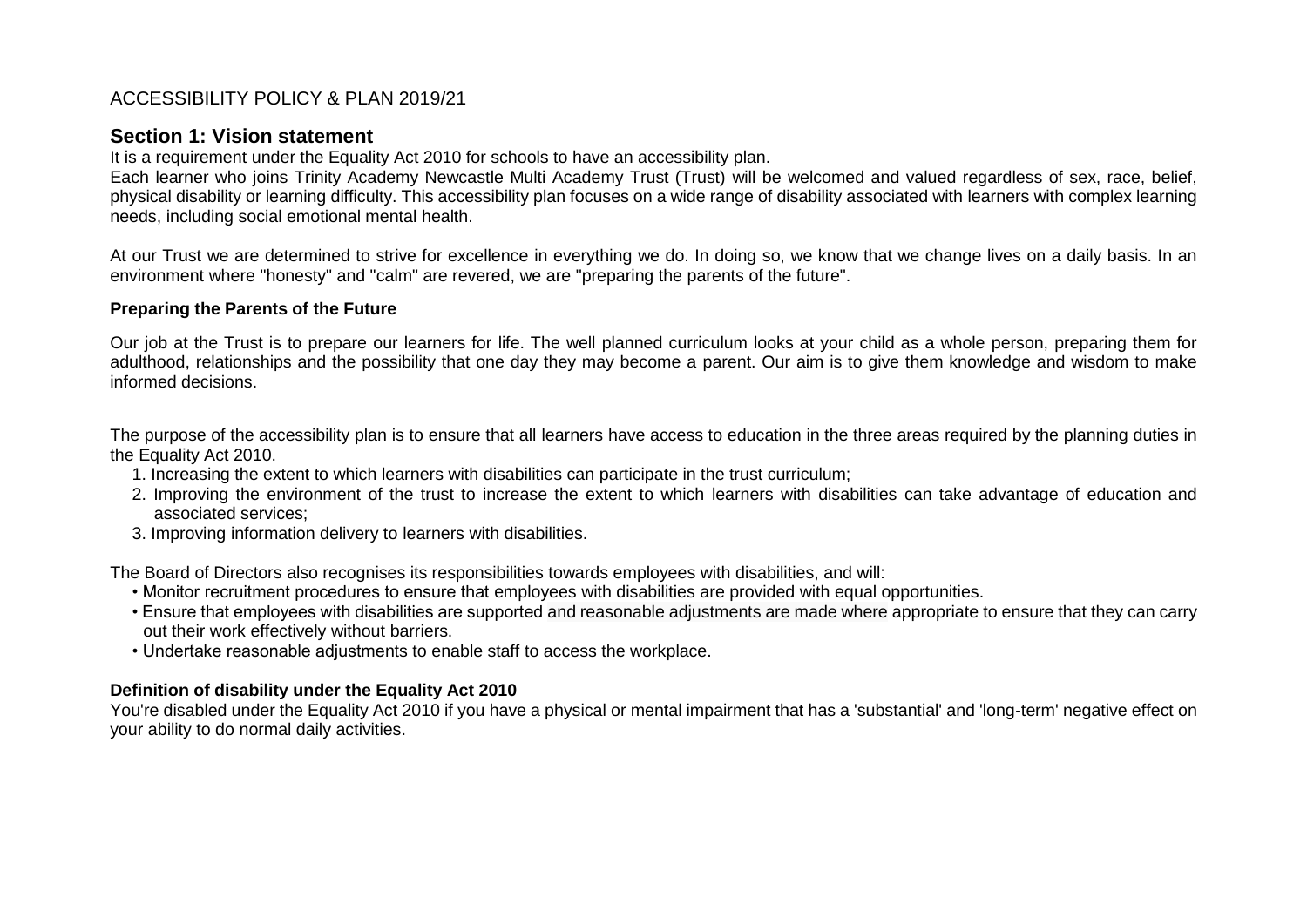### **Trinity Academy Newcastle**

### **The Lower Site was refurbished in 2010 on one floor.**

- There are disabled parking bays at the front of the building.
- There are electronic doors at the front entrance.
- Access Ramp to the rear playground.
- The corridors are wide to allow easy movement for learners with disabilities and those learners who use wheelchairs or walking frames.
- There is a disabled toilet and shower room.
- There is a safe outdoor playing area surrounded by a security fence. The building is serviced by 2 mini-buses 2 of which have tail-lifts to transport disabled learners.

## **The Upper Site was built in 2010 on two floors.**

- There are disabled parking bays at the front of the building.
- There are electronic doors at the front entrance.
- The corridors are wide to allow easy movement for learners with disabilities and those learners who use wheelchairs or walking frames.
- The lower floor is accessible by a lift.
- There is a hearing loop at reception
- There is a disabled toilet and shower room.
- There is a safe outdoor playing area surrounded by a security fence.
- The building is serviced by 2 mini-buses–2 of which have tail-lifts to transport disabled learners.

# **Trinity Solutions Academy & Trinity Post 16 Solutions Ltd.**

- There are disabled parking bays at the front of the building.
- There are electronic doors at the front entrance.
- There is disabled access to all learner entrances.
- The corridors are wide to allow easy movement for learners with disabilities and those learners who use wheelchairs or walking frames.
- The lower floor is accessible by a lift.
- There is a disabled toilet and shower room.
- There is a safe outdoor playing area surrounded by a security fence.
- Vocational Buildings are all on one level with disabled access

### **Trinity Academy New Bridge**

## **The Site was built in 2002 on two floors.**

• There are disabled parking bays at the front of the building.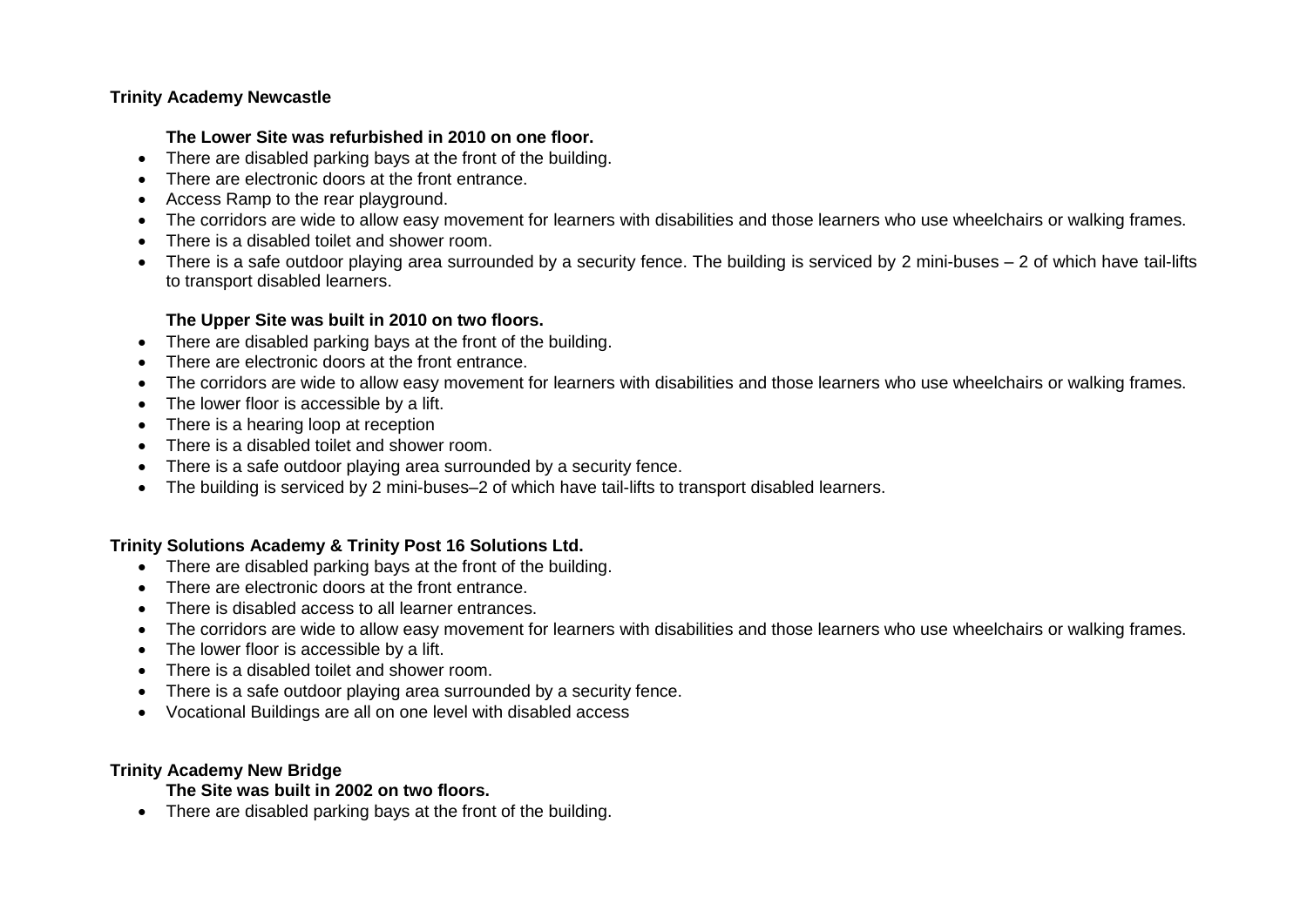- There are electronic doors at the front entrance
- The corridors are wide to allow easy movement for learners with disabilities and those learners who use wheelchairs or walking frames.
- The upper floor is accessible by a lift.
- There is a disabled toilet and shower room.
- There is a safe outdoor playing area surrounded by a security fence.
- The building is serviced by 2 mini-buses–2 of which have tail-lifts to transport disabled learners.

### **Section 1: Access to the curriculum**

Learners across the Key Stages have an appropriate (differentiated and personalised) curriculum to fit their needs. The following documents/policies support this aim:

- **Trust Improvement Plan**
- **Academy Improvement Plan**
- **Subject Development Plans**
- **Curriculum Strategy**
- **Policy for Assessment**
- **Special Educational Needs Policy (and also an SEN Information Report)**

## **Principle features are:**

- 1:1 tutoring for learners who need extra assistance.
- Alternative, individualised pathways
- Transport provided by local Authority and Attendance Support
- Progress/EHCP Reviews (teachers' reports, three times each year) are reviewed by the Heads of School, Tutors and curriculum subject leaders; a range of staff contribute to tracking and documenting Learners' progress, to allow for appropriate interventions, evaluation and modification, as required.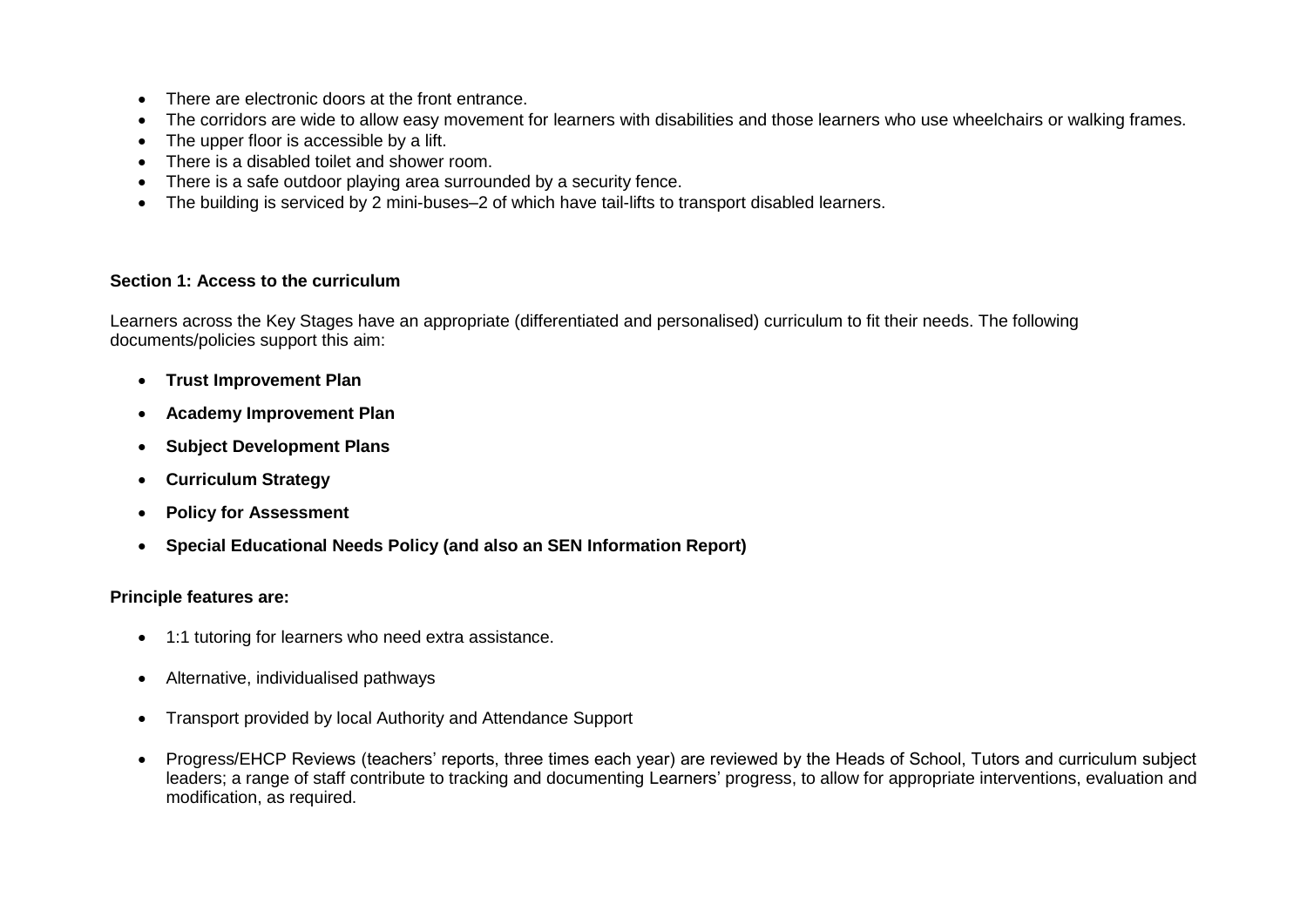- There are various Learning Support interventions across KS2-5 to provide a differentiated and appropriate curriculum for identified learners.
- As appropriate, vocational courses can be accessed by individuals.
- Throughout KS4 & 5, and selectively for KS3 learners, through whole school data and Learning Support specialist testing, learners are identified for Access Arrangements (exam concessions).
- Pastoral support (N/A Post 16)
- Six Designated Safeguarding Leads across the trust
- Looked After learners are identified and monitored.
- Learners classified as 'Pupil Premium' are identified and their curriculum progress is tracked.
- Learners who act as 'Young Carers' are identified and monitored.
- Individual Behaviour Scripts, Risk Assessments and Pastoral Support Plans monitor and support Learners. (N/A Post 16)
- Attendance is monitored daily and parents are contacted on the first day of absence.
- Exclusions are kept to a minimum when returning from exclusion learners are met and expectations re-established before returning to lessons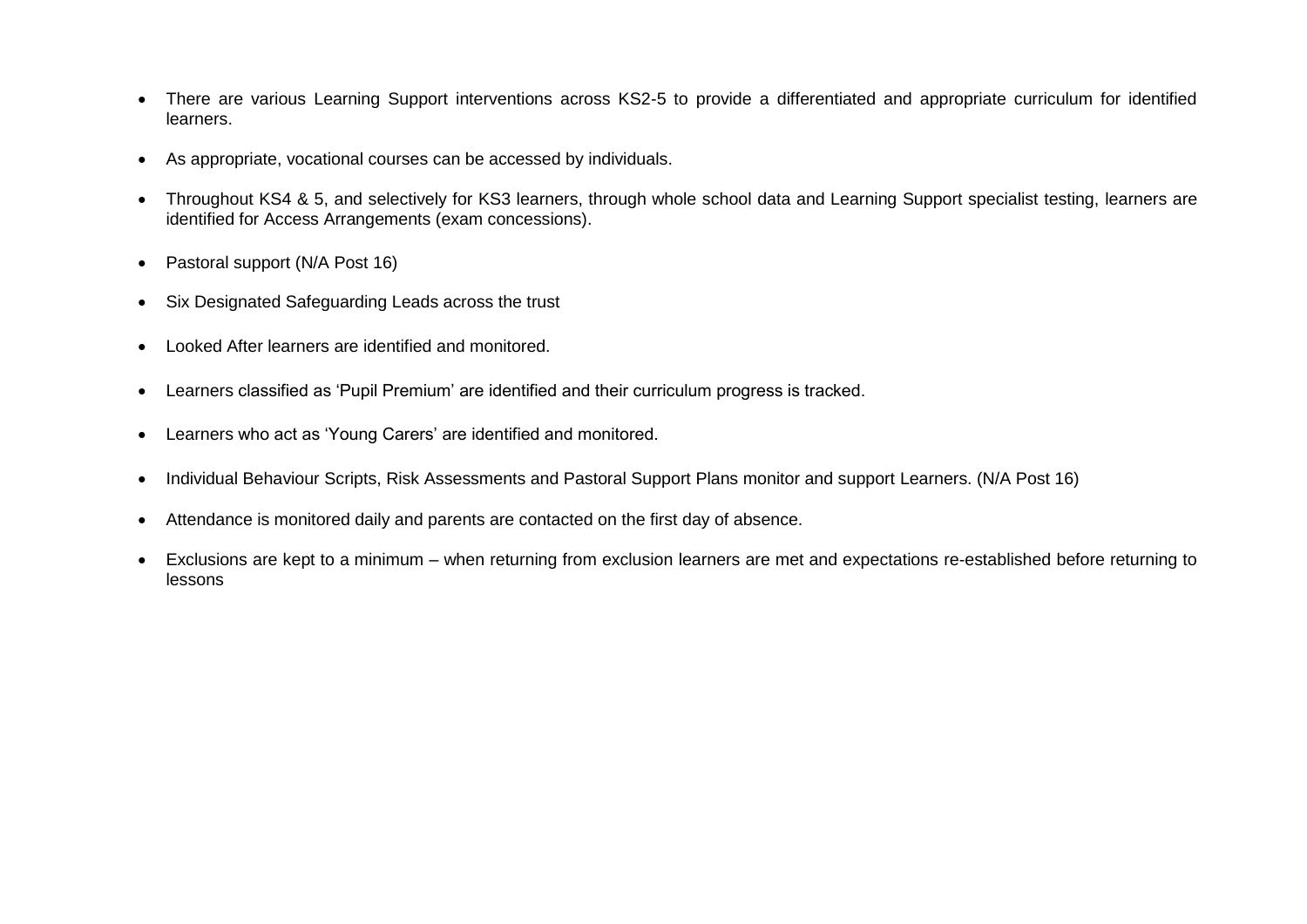# **Section 2: Aims and objectives**

Our aims are to:

• Increase access to the curriculum for learners with a disability

• Improve and maintain access to the physical environment

• Improve the delivery of information to learners and parents

| The table below sets out<br>how the trust will<br>achieve these aims.<br>Aim | <b>Current good practice</b><br>Include established<br>practice and practice<br>under development                                                                                                                               | <b>Objectives</b><br>State short, medium<br>and long-term<br>objectives                                                                                                                                               | Actions to be taken                                                                                                                                                                 | Person responsible                   | Date to complete<br>actions by |
|------------------------------------------------------------------------------|---------------------------------------------------------------------------------------------------------------------------------------------------------------------------------------------------------------------------------|-----------------------------------------------------------------------------------------------------------------------------------------------------------------------------------------------------------------------|-------------------------------------------------------------------------------------------------------------------------------------------------------------------------------------|--------------------------------------|--------------------------------|
| Increase access to the<br>curriculum for learners<br>with a disability       | <b>Trinity Academy</b><br>Newcastle Trust offers a<br>differentiated curriculum<br>for learners of all<br>abilities and uses<br>specific resources to<br>ensure certain learners<br>are able to access the<br>curriculum fully. | Provide appropriate<br>resources to improve<br>and maintain a quality<br>teaching and learning<br>environment and<br>enhance learning<br>through the integration<br>of digital technologies<br>into subject delivery. | Implement 3yr Teaching<br>and Learning SIP and<br>ICT development plan                                                                                                              | ICT Focus Group & SLT                | December 2019                  |
|                                                                              | Curriculum is subject to<br>ongoing review to<br>ensure it meets the<br>needs of all learners                                                                                                                                   | A pre-formal, semi-<br>formal and formal<br>curriculum model is<br>being reviewed to<br>ensure pupils continue<br>to make excellent<br>progress towards<br>challenging objectives                                     | Ensure the<br>effectiveness of the<br>curriculum models.<br>Update the curriculum<br>statement, policies and<br>procedures to ensure<br>curriculum is accessible<br>to all learners | <b>ELT</b>                           | December 2019                  |
| Improve and maintain<br>access to the physical<br>environment                | <b>Premises Development</b><br>Plan is periodically<br>reviewed and prioritised<br>to ensure all Trust<br>buildings meet the<br>needs of all learners                                                                           | There are currently no<br>access issues, there are<br>plans to improve the<br>farm areas/outside<br>space to improve<br>provision                                                                                     | Complete the planned<br>improvements, review<br>pupil access to ensure a<br>positive impact on<br>learning                                                                          | Premises and Health &<br>Safety Lead | <b>July 2020</b>               |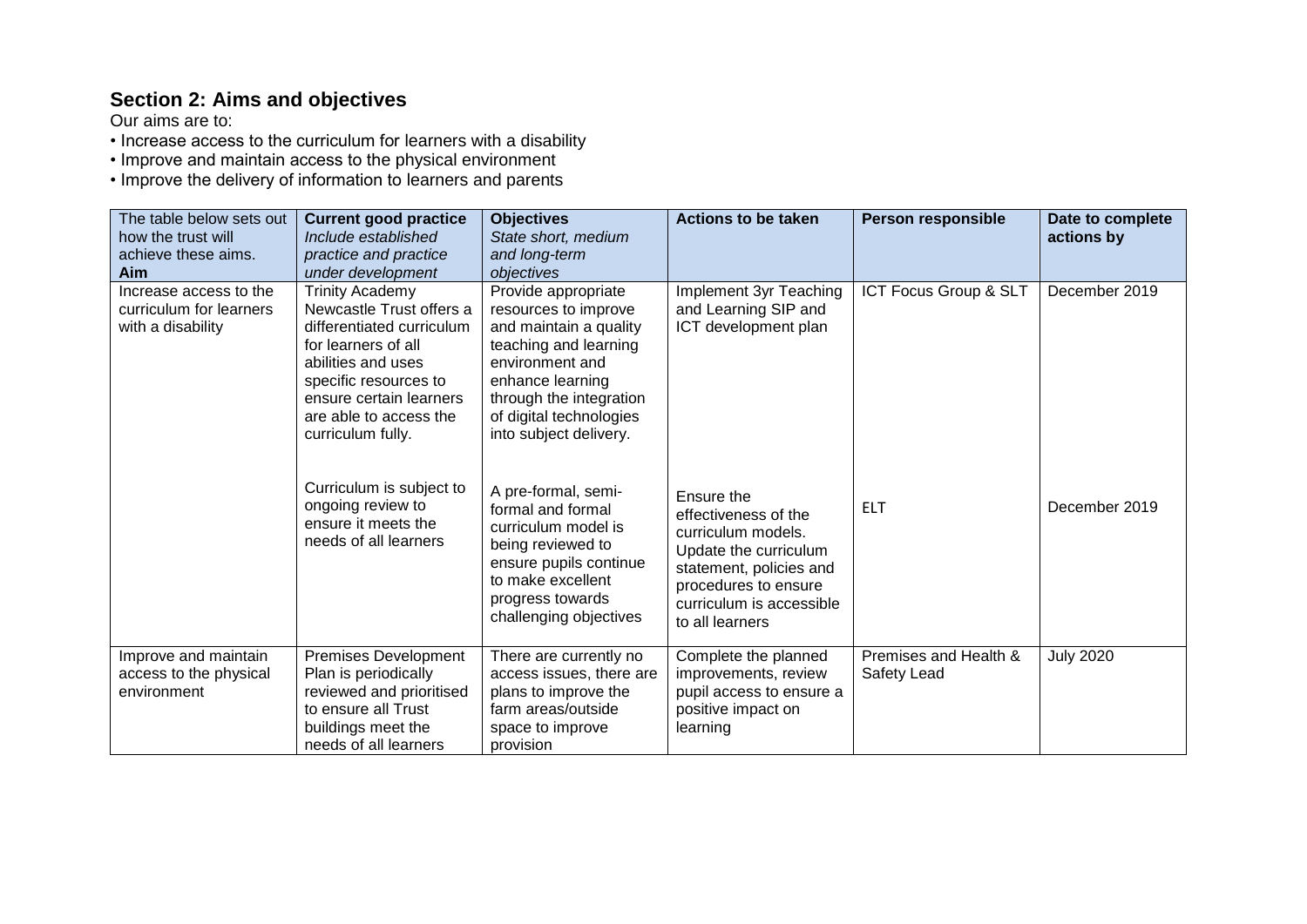| Improve availability of | Teachers strive to                                                                                                                               | ELT is reviewing the                       | Complete a                                                                                                                                                                       | <b>Head of School</b> | <b>Summer Term</b> |
|-------------------------|--------------------------------------------------------------------------------------------------------------------------------------------------|--------------------------------------------|----------------------------------------------------------------------------------------------------------------------------------------------------------------------------------|-----------------------|--------------------|
| information to learners | establish partnerships                                                                                                                           | effectiveness of                           | communication audit                                                                                                                                                              | (Business)            | 2020               |
| and Parents             | with parents to support                                                                                                                          | communication                              | and update policy,                                                                                                                                                               |                       |                    |
|                         | learning. Strong                                                                                                                                 | strategies across the                      | process and resource                                                                                                                                                             |                       |                    |
|                         | communication is                                                                                                                                 | trust                                      | where necessary                                                                                                                                                                  |                       |                    |
|                         | fundamental to this                                                                                                                              |                                            |                                                                                                                                                                                  |                       |                    |
|                         | partnership and to                                                                                                                               |                                            |                                                                                                                                                                                  |                       |                    |
|                         | building a sense of                                                                                                                              |                                            |                                                                                                                                                                                  |                       |                    |
|                         | community between                                                                                                                                |                                            |                                                                                                                                                                                  |                       |                    |
|                         | home and school.                                                                                                                                 |                                            |                                                                                                                                                                                  |                       |                    |
|                         | Teachers must continue<br>to develop and expand<br>their skills in order to<br>maximise effective<br>communication with<br>learners and parents. |                                            | <b>ICT Focus Group</b><br>strategy to present a<br>range of communication<br>opportunities available<br>to teachers and learners<br>including the emerging<br>use of technology. |                       |                    |
| Ensure classroom staff  | Ongoing annual CPD                                                                                                                               | Be more aware of staff                     | Staff access appropriate                                                                                                                                                         | <b>SLT</b>            | <b>July 2020</b>   |
| have specific training  | teaching and learning                                                                                                                            | training needs focussing                   | <b>CPD</b>                                                                                                                                                                       |                       |                    |
| on disability issues    | programme                                                                                                                                        | on disability issues i.e.<br>mental health |                                                                                                                                                                                  |                       |                    |

### **Section 3: Access audit**

Responsibility for this section of the Access Plan lies jointly with the Head of School (Business) and the Health & Safety premises Lead, with contributions from a range of professionals supporting the Trust and from individuals within the Trust.

Learners, staff, parents and visitors to the trust on all sites have an equality of opportunity to access the curriculum and we aim to make all areas of the sites accessible where possible. Where buildings cannot be adapted, changes will be made to the curriculum -typically this will mean rerooming to accessible accommodation.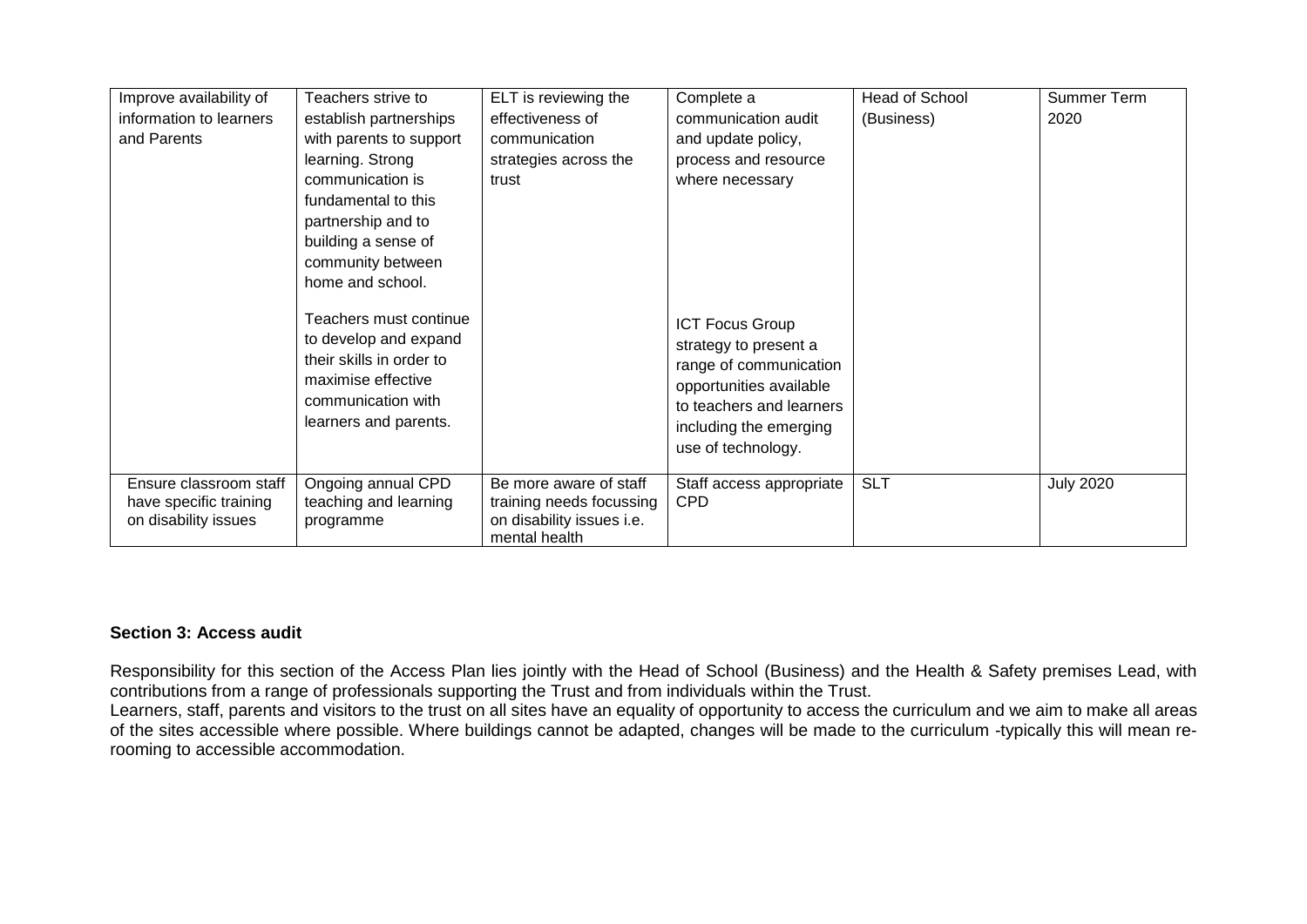The following policies support these aims:

- **Critical Incident Plan Equality Policy**
- **Facilities Development Plan**, within the **Trust Improvement Plan**
- **Fire Risk Assessments** and the **Fire Safety Action Plan**
- **Parenting School Improvement Plan**
- **Health and Safety Policy**

### **Principal features of Trinity Academy Newcastle Trust are:**

- the annual audit of each site
- health and safety issues identified and addressed on a continuous basis by a range of people within school including Heads of School (departmental areas), teachers (activities, classrooms) 'common areas' (Facilities Manager) and SLT in reviewing these procedures and activities
- risk assessments are written principally for two purposes: for activities and for groups of learners; and for specific learners (as generic for their time in school, and/or for specific activities, or to take into account their specific disability)
- risk assessments identify evacuation procedures for individual learners whose movements are compromised by their disability (PEEPS)
- The medical condition of learners affecting health and safety and site accessibility, compiled as a separate document by the Safeguarding Lead, is circulated to staff in school on a need to know basis, the medical conditions of staff affecting health and safety and site accessibility are known on a need to know basis by the head of School and related staff

| <b>Feature</b>   | <b>Description</b>                                                             | Actions to be taken                               | <b>Person responsible</b> | Date to complete actions |
|------------------|--------------------------------------------------------------------------------|---------------------------------------------------|---------------------------|--------------------------|
| For example:     |                                                                                |                                                   |                           | bv                       |
| Number of floors | Stairs are kept clean, tidy and<br>free from obstruction at all<br>times       | Maintain and ensure access                        | Site supervisors          | Ongoing                  |
| Corridor access  | Corridors are wide with<br>parking bays for wheelchairs<br>and standing frames | Ensure pupil equipment does<br>not block corridor | Head of School            | Ongoing                  |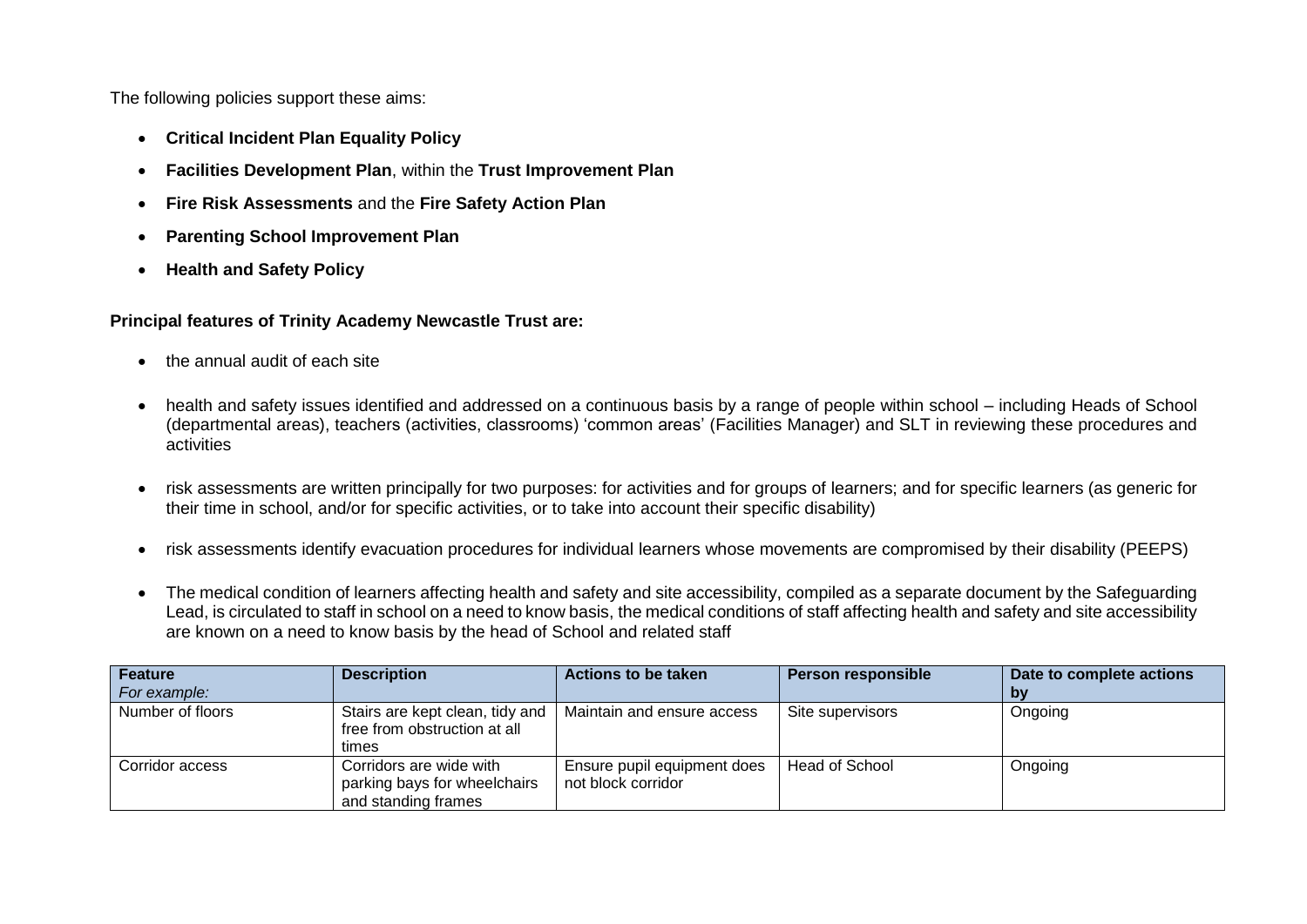| Lift                    | Service level agreement in<br>place for maintenance                          | Review service annually                            | Health & Safety & Premises<br>Lead | Ongoing |
|-------------------------|------------------------------------------------------------------------------|----------------------------------------------------|------------------------------------|---------|
| Parking bays            | Disabled parking bays<br>marked                                              | None required                                      | <b>Facility Manager</b>            | Ongoing |
| Entrances               | Automatic front doors,<br>enclosed lobby                                     | None required                                      | Health & Safety & Premises<br>Lead | Ongoing |
| <b>Toilets</b>          | All hygiene areas have<br>hoists. Toilets have disabled<br>access and alarms | Ensure service every 6<br>months                   | <b>Facility Manager</b>            | Ongoing |
| Reception area          | Accessible to wheelchair<br>users                                            | None required                                      | Health & Safety & Premises<br>Lead | Ongoing |
| Internal signage        | Large signs in place                                                         | None required                                      | Health & Safety & Premises<br>Lead | Ongoing |
| Emergency escape routes | Fire evacuation plan in place                                                | Ensure weekly testing of<br>system and maintenance | <b>Facility Manager</b>            | Ongoing |

### **Plan Review**

This plan has been adopted by the Board of Directors and is reviewed every three years, unless a significant change requires agreement outside of this timescale. In the meantime it is reviewed as necessary by the owner of the plan and the CEO, and any resultant changes other than minor clarifications or amendments will be brought to the attention of the Board of Directors.

## **Section 4: Access to Information**

This section of the Access Plan is monitored by the Head of School (Business), with support from the trust's central services team. Our aim is to ensure that learners, parents, staff and visitors have access to the information that they need, with due regard to confidentiality.

## **Purpose of this policy:**

This policy supports the legislative framework for responding to requests for information under the statutory access regimes established by:

- the Freedom of Information Act (FOIA)
- the Data Protection Act (DPA)
- the Disability Discrimination Act
- the Equality Act (2010)
- and other legislation that provides a right of access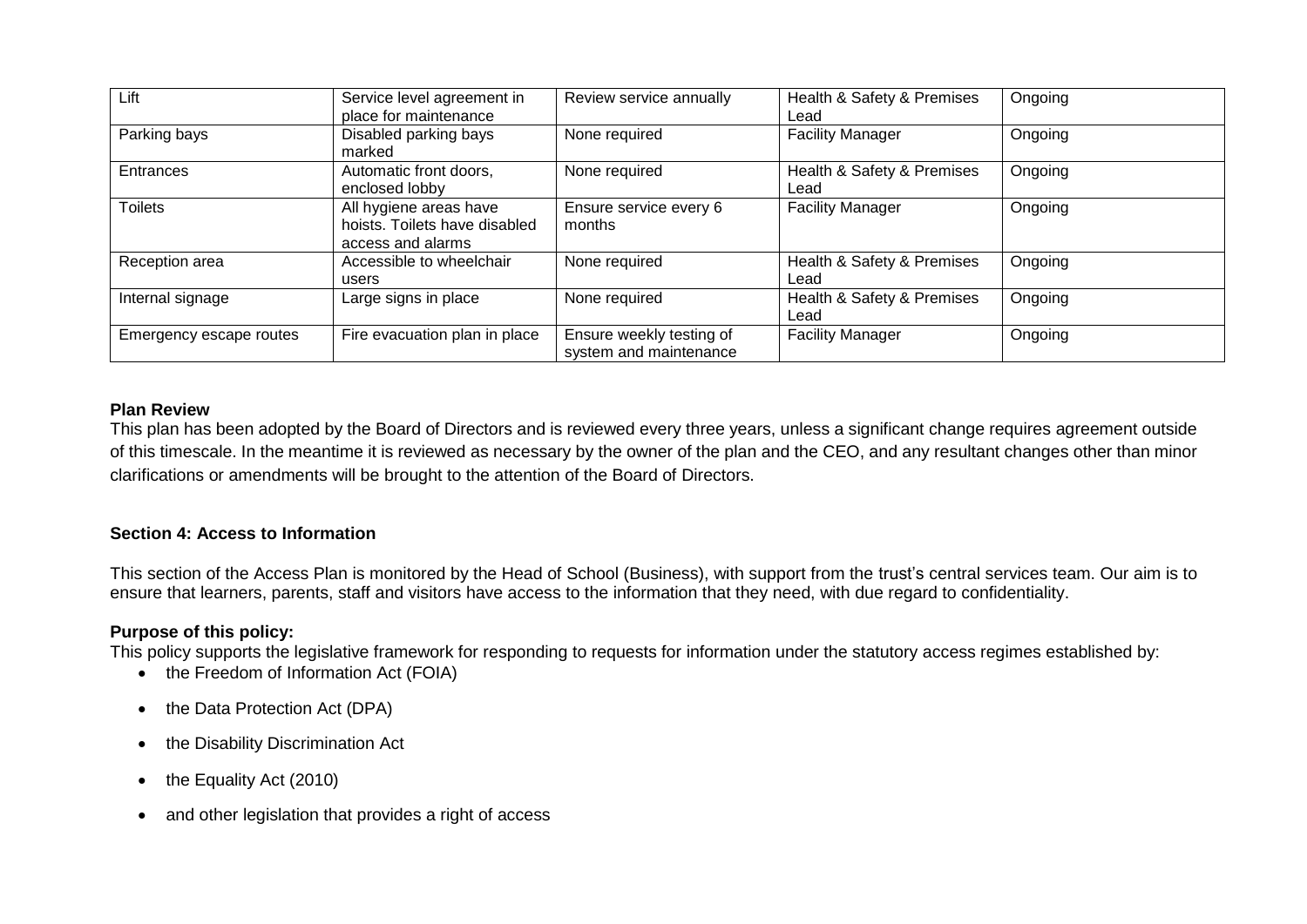In addition the Trust has its own policies on Data Protection and Complaints.

### **Responses to requests for information**

- Relevant documents are posted on, and may be downloaded from, the trust's website or hard copies may be requested
- Parents/Learners may request copies of learner record files, including paper and electronic files.
- Parents/Learners may not be given access to records which contain information on other staff/learners which would breach our Data Protection Policy and/or the Data Protection Act
- All requests for information should be made, preferably in writing, to the Central Admin office.
- Any complaints should be addressed through the Trust's Complaints Procedure, available to view via the Trust website.

## **Information provided by the school**

## **Learners have access to information by:**

- the regular reporting of Learner's progress by written reports from teachers
- feedback from their subject teachers (verbal and written) relating to their work completed in class, including at Parents' Evenings
- reviews from enhanced monitoring through Individual Behaviour Plans, Pastoral Support Plans, HIP's and IEPs.
- the EHCP review process

# **Parents have access to information by:**

- the regular reporting of the learner's progress by written reports from teachers
- teachers' written comments in learners' books / planners / letters and emails to parents; telephone conversations
- talking to teachers and support staff at annual subject-based Parents' Evenings, EHCP Reviews
- Tutors and Heads of School contact with parents
- the Trust's website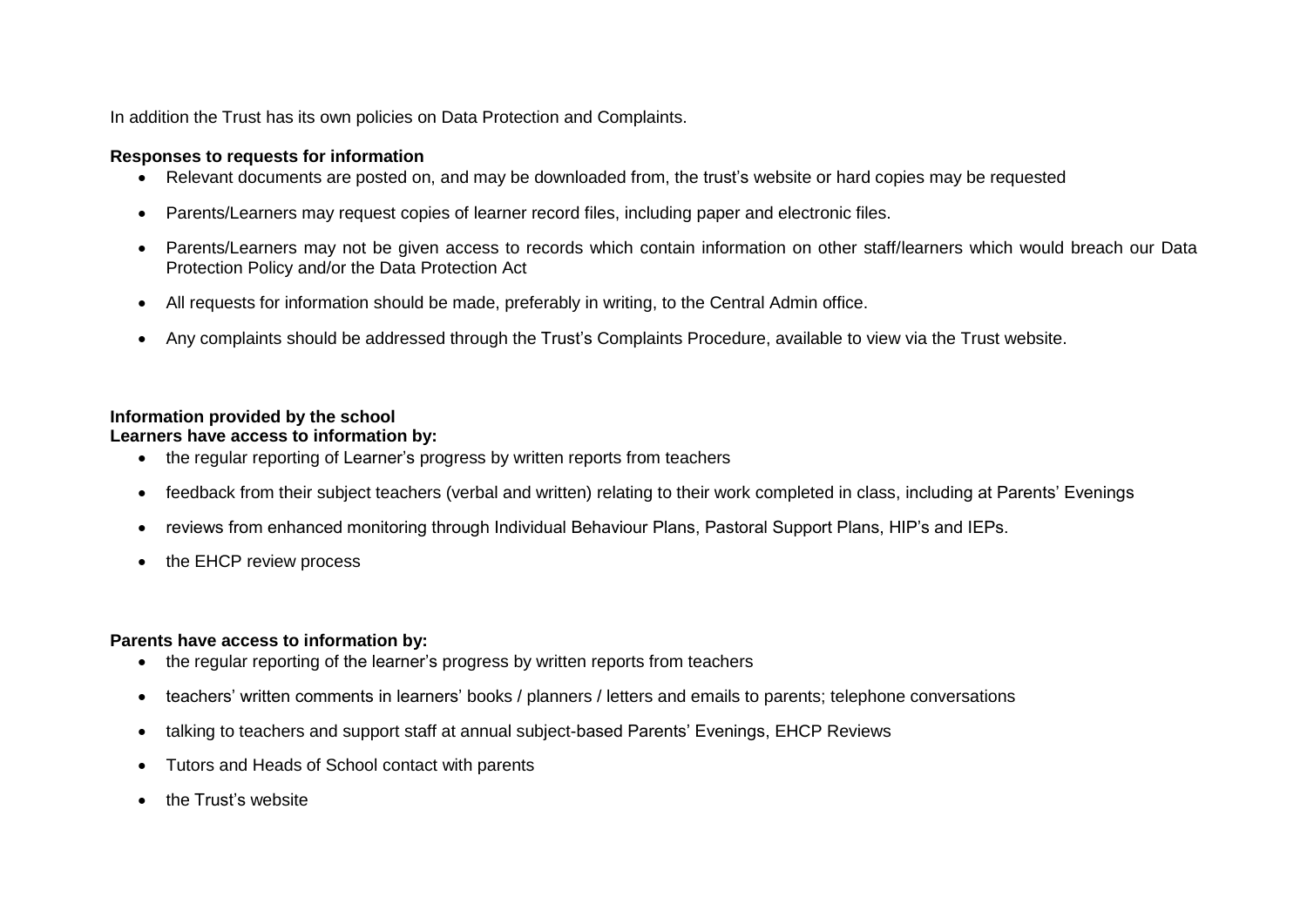- meetings for parents of prospective new learners
- by prior appointment to visit the Trust
- specific requests for information (see above)
- through appointments with teachers (SEN reviews, reviewing Individual Behaviour Plans, Pastoral Support Plans, the Early Help Single Assessment)
- SEN information to parents: EHCP reviews, and with printed documentation, and from relevant professionals outside Trust supporting the work of the Trust

## **Visitors / external agencies / individuals have access to information (on a need-to-know basis only) by:**

- The Trust's website
- Contact with professionals within the Trust
- By written request to the CEO/ Executive Head Teacher/Head of School.

### **Accessibility of information**

The Trust aims to provide information in an accessible format and will respond to individual needs and requests as they arise. For example:

- The Trust will seek support from outside agencies to provide information in simple language, symbols, large print, audiotape or Braille for learners, prospective learners or parents who have difficulty with standard forms of printed information;
- The Trust will also make information for parents available in a range of different formats, should the need arise, and be aware of font size and legibility when producing written information. during parents' evenings and review meetings of learner's performance in school, details are confirmed to parents how they can access information;
- The Trust will, if the need arises, aim to provide translation or interpreter services to ensure all parents/learners can access information.